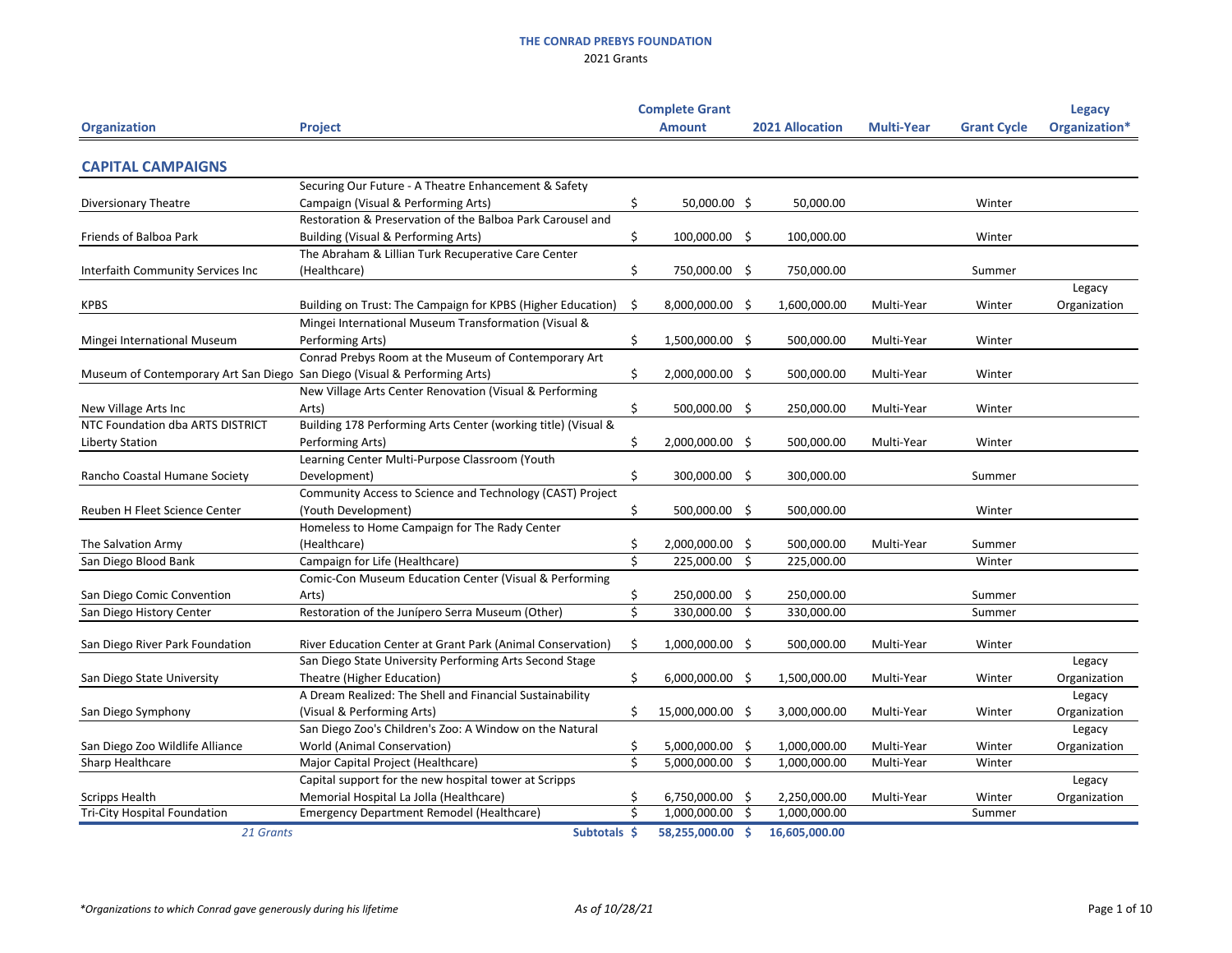|                                           |                                                               |     | <b>Complete Grant</b> |         |                        |                   |                    | <b>Legacy</b> |
|-------------------------------------------|---------------------------------------------------------------|-----|-----------------------|---------|------------------------|-------------------|--------------------|---------------|
| <b>Organization</b>                       | <b>Project</b>                                                |     | <b>Amount</b>         |         | <b>2021 Allocation</b> | <b>Multi-Year</b> | <b>Grant Cycle</b> | Organization* |
| <b>ANIMAL CONSERVATION</b>                |                                                               |     |                       |         |                        |                   |                    |               |
| California Wolf Center                    | Endangered Wolf Healthcare, Feeding and Enrichment            |     | 60,000.00 \$          |         | 60,000.00              |                   | Winter             |               |
| Free Flight                               | Free Flight's 2021 End-of-Year Fundraising Campaign           | Ś.  | 25,000.00             | \$      | 25,000.00              |                   | Summer             |               |
|                                           | Understanding the impacts of global warming on marine fish    |     |                       |         |                        |                   |                    |               |
|                                           | species in California, including those fished and grown       |     |                       |         |                        |                   |                    |               |
| Hubbs Sea World Research Institute        | sustainably for food                                          |     | 25,000.00 \$          |         | 25,000.00              |                   | Summer             |               |
| Living Coast Discovery Center             | Care and Conservation of Native Wildlife                      | Ś.  | 15,000.00             | $\zeta$ | 15,000.00              |                   | Winter             |               |
| <b>Ocean Foundation (Ocean Connectors</b> |                                                               |     |                       |         |                        |                   |                    |               |
| Project)                                  | <b>Ocean Connectors</b>                                       | \$  | 25,000.00 \$          |         | 25,000.00              |                   | Summer             |               |
|                                           | Conserving the Endangered California Least Tern Through       |     |                       |         |                        |                   |                    |               |
| San Diego Audubon Society                 | <b>Community Stewardship</b>                                  | \$  | 195,000.00 \$         |         | 65,000.00              | Multi-Year        | Summer             |               |
| San Dieguito River Valley Land            | San Dieguito River Valley Conservancy Online Education        |     |                       |         |                        |                   |                    |               |
| Conservancy                               | Programs                                                      | \$, | $10,000.00$ \$        |         | 10,000.00              |                   | Winter             |               |
| San Diego Humane Society                  | Project Wildlife                                              | \$  | 50,000.00 \$          |         | 50,000.00              |                   | Summer             |               |
| 8 Grants                                  | Subtotals \$                                                  |     | 405,000.00 \$         |         | 275,000.00             |                   |                    |               |
|                                           |                                                               |     |                       |         |                        |                   |                    |               |
| <b>HEALTHCARE</b>                         |                                                               |     |                       |         |                        |                   |                    |               |
| Catholic Charities Diocese of San Diego   | Emergency Food Distribution Network Plus (EFDN+)              |     | 25,000.00 \$          |         | 25,000.00              |                   | Summer             |               |
| <b>Champions for Health</b>               | Project Access San Diego                                      |     | 50,000.00             | -\$     | 50,000.00              |                   | Summer             |               |
| <b>Cura Smiles</b>                        | <b>Cura Smiles - General Operating Support</b>                |     | 25,000.00             | -\$     | 25,000.00              |                   | Summer             |               |
| <b>Emilio Nares Foundation</b>            | Ride With Emilio                                              |     | 10,000.00             | -S      | 10,000.00              |                   | Summer             |               |
| Eric Paredes Save A Life Foundation       | <b>Smart Hearts Don't Miss A Beat</b>                         |     | 10,000.00 \$          |         | 10,000.00              |                   | Summer             |               |
|                                           | Increasing Access to Healthcare for the Patients Experiencing |     |                       |         |                        |                   |                    |               |
| Father Joe's Villages                     | Homelessness                                                  |     | 80,000.00 \$          |         | 80,000.00              |                   | Winter             |               |
| <b>Fresh Start Surgical Gifts</b>         | <b>Surgery Weekend Program</b>                                | \$. | 15,000.00             | Ŝ.      | 15,000.00              |                   | Winter             |               |
|                                           | Heartland House Safety & Accessibility Improvements with      |     |                       |         |                        |                   |                    | Legacy        |
| <b>Heartland House</b>                    | <b>Surrounding Landscaping</b>                                | \$  | 150,000.00 \$         |         | 150,000.00             |                   | Winter             | Organization  |
| Horn Of Africa Community In North         |                                                               |     |                       |         |                        |                   |                    |               |
| America                                   | Prenatal, Well Baby, Health Access Initiative                 |     | 15,000.00 \$          |         | 15,000.00              |                   | Summer             |               |
| <b>INFO LINE of San Diego County</b>      | 211 San Diego: Improving Health Outcomes                      |     | 25,000.00             | \$      | 25,000.00              |                   | Summer             |               |
| License To Freedom                        | Afghan Crisis Counseling Program                              |     | 170,000.00            | \$      | 170,000.00             |                   | Summer             |               |
| Neighborhood Healthcare                   | <b>Hypertension Management Initiative</b>                     |     | 50,000.00 \$          |         | 50,000.00              |                   | Summer             |               |
|                                           | Increasing Access to Healthcare with TrueCare's New Mobile    |     |                       |         |                        |                   |                    |               |
| North County Health Project Inc           | Medical/Dental Unit                                           |     | 200,000.00 \$         |         | 100,000.00             | Multi-Year        | Summer             |               |
| Rady Childrens Hospital Foundation-San    | Harnessing Data to Deliver Proactive, Personalized Pediatric  |     |                       |         |                        |                   |                    |               |
| Diego                                     | Cardiac Care                                                  | S   | 1,000,000.00          | -Ş      | 750,000.00             | Multi-Year        | Winter             |               |
| Resounding Joy Inc                        | <b>Healing Notes Pediatric Music Therapy</b>                  | Ś.  | 10,000.00 \$          |         | 10,000.00              |                   | Winter             |               |
|                                           |                                                               |     |                       |         |                        |                   |                    |               |
| San Diego Center for Children             | San Diego Center for Children - General Operating Support     | S.  | 25,000.00 \$          |         | 25,000.00              |                   | Winter             |               |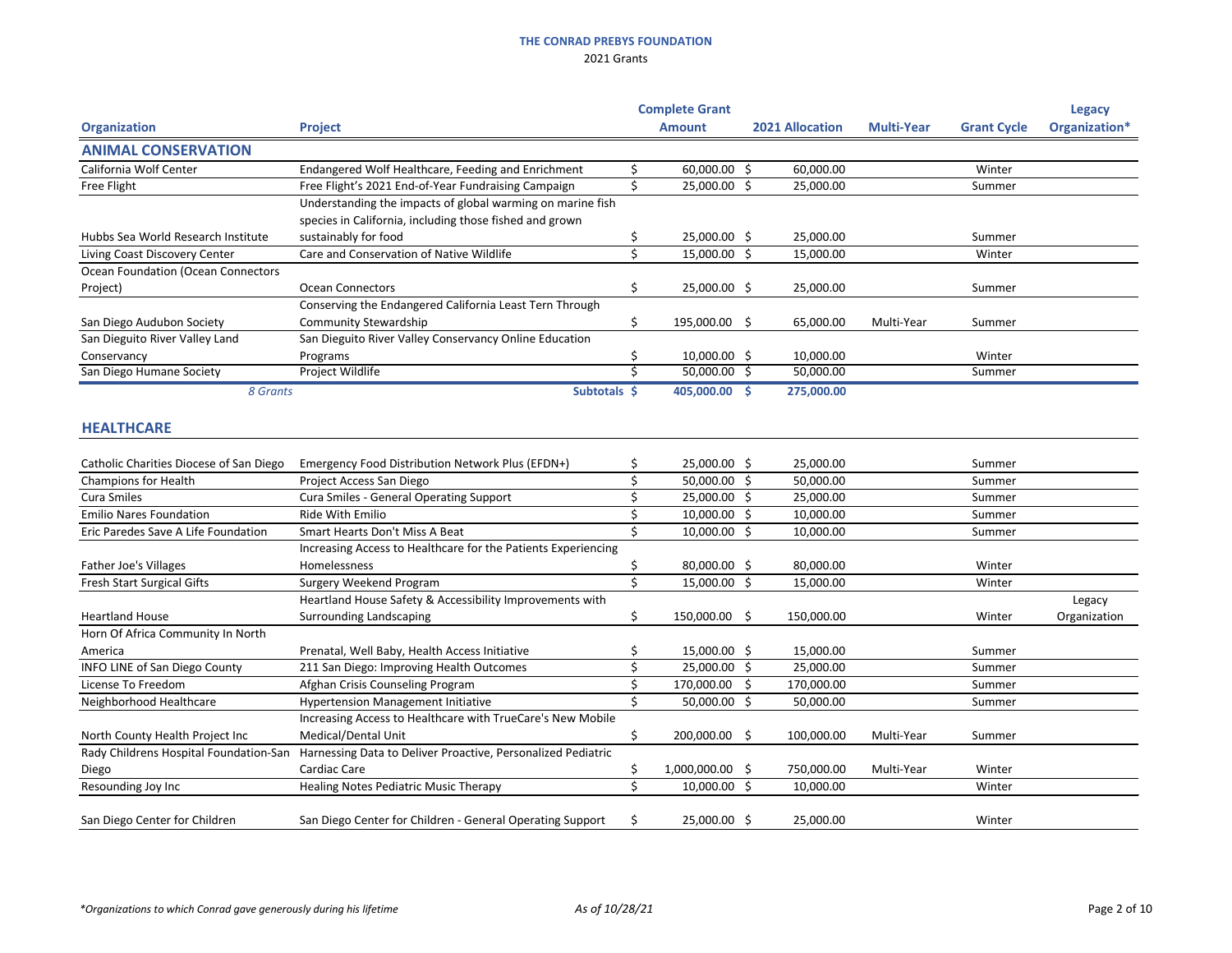|                                        |                                                              |                    | <b>Complete Grant</b> |    |                        |                   |                    | <b>Legacy</b> |
|----------------------------------------|--------------------------------------------------------------|--------------------|-----------------------|----|------------------------|-------------------|--------------------|---------------|
| <b>Organization</b>                    | <b>Project</b>                                               |                    | <b>Amount</b>         |    | <b>2021 Allocation</b> | <b>Multi-Year</b> | <b>Grant Cycle</b> | Organization* |
|                                        | Implementation of San Diego Regional Senior Center Master    |                    |                       |    |                        |                   |                    |               |
| San Diego Senior Community             | Visionary Plan - Infrastructure Serving the Health and       |                    |                       |    |                        |                   |                    |               |
| Foundation                             | <b>Wellness of Older Adults</b>                              | \$                 | 100,000.00 \$         |    | 100,000.00             |                   | Summer             |               |
| Survivors of Torture, International    | Refugee Child and Family Mental Health Therapy Program       |                    | 25,000.00 \$          |    | 25,000.00              |                   | Summer             |               |
| The Arc of San Diego                   | Vans for Good                                                | \$                 | 50,000.00 \$          |    | 50,000.00              |                   | Summer             |               |
| Therapy Center dba Challenge Center    | A Planning Grant to Prepare for a New Building Campaign      | \$                 | 300,000.00            | \$ | 100,000.00             | Multi-Year        | Summer             |               |
| 20 Grants                              | Subtotals \$                                                 |                    | 2,335,000.00 \$       |    | 1,785,000.00           |                   |                    |               |
| <b>HIGHER EDUCATION</b>                |                                                              |                    |                       |    |                        |                   |                    |               |
| <b>Balboa Art Conservation Center</b>  | Fellowship in Paper Conservation                             | Ŝ.                 | 25,000.00 \$          |    | 25,000.00              |                   | Winter             |               |
| California State San Marcos University |                                                              |                    |                       |    |                        |                   |                    |               |
| Foundation                             | Launching a New Innovation Hub in North San Diego County     | Ŝ.                 | 250,000.00            | \$ | 250,000.00             |                   | Winter             |               |
| <b>Foundation For Grossmont And</b>    | Ensuring Retention and Success of Community College          |                    |                       |    |                        |                   |                    |               |
| Cuyamaca Colleges                      | <b>Students in Pandemic Times</b>                            | \$                 | 150,000.00 \$         |    | 75,000.00              | Multi-Year        | Summer             |               |
|                                        |                                                              |                    |                       |    |                        |                   |                    | Legacy        |
| Indiana University                     | Conrad Prebys Scholars Program - Expansion                   | S.                 | 1,000,000.00 \$       |    | 1,000,000.00           |                   | Winter             | Organization  |
|                                        | Conrad T. Prebys Centennial Performance Series at the Jacobs |                    |                       |    |                        |                   |                    | Legacy        |
| Indiana University                     | <b>School of Music</b>                                       | \$                 | 700,000.00            | \$ | 700,000.00             |                   | Winter             | Organization  |
|                                        | Project Launch: Overcoming Barriers to Start                 |                    |                       |    |                        |                   |                    |               |
| <b>Kitchens For Good</b>               | Careers and find Self-Sufficiency                            | Ŝ                  | 50,000.00 \$          |    | 50,000.00              |                   | Winter             |               |
| <b>National University</b>             | National University Scholars Program                         | $\mathsf{\dot{S}}$ | 250,000.00            | \$ | 250,000.00             |                   | Winter             |               |
| Nile Sisters Development Initiative    | LearnMore Certified Nursing Assistant Training Program       | \$                 | 15,000.00 \$          |    | 15,000.00              |                   | Summer             |               |
| <b>Palomar College Foundation</b>      | First Responder TraumaFX Simulation Equipment                | \$                 | 102,431.00            | \$ | 102,431.00             |                   | Summer             |               |
| San Diego Community College Auxiliary  |                                                              |                    |                       |    |                        |                   |                    |               |
| Organization                           | The San Diego Promise                                        | \$                 | 25,000.00 \$          |    | 25,000.00              |                   | Summer             |               |
|                                        | Conrad Prebys Music Center - Keeping Thriving, Expanding its |                    |                       |    |                        |                   |                    | Legacy        |
| <b>UC San Diego</b>                    | Reach                                                        | \$                 | 500,000.00            | \$ | 500,000.00             |                   | Winter             | Organization  |
| University of San Diego                | Conrad Prebys Scholars Fund for Nonprofit Leaders of Color   | S                  | 150,000.00            | -Ş | 75,000.00              | Multi-Year        | Winter             |               |
| 12 Grants                              | Subtotals \$                                                 |                    | 3,217,431.00          | -S | 3,067,431.00           |                   |                    |               |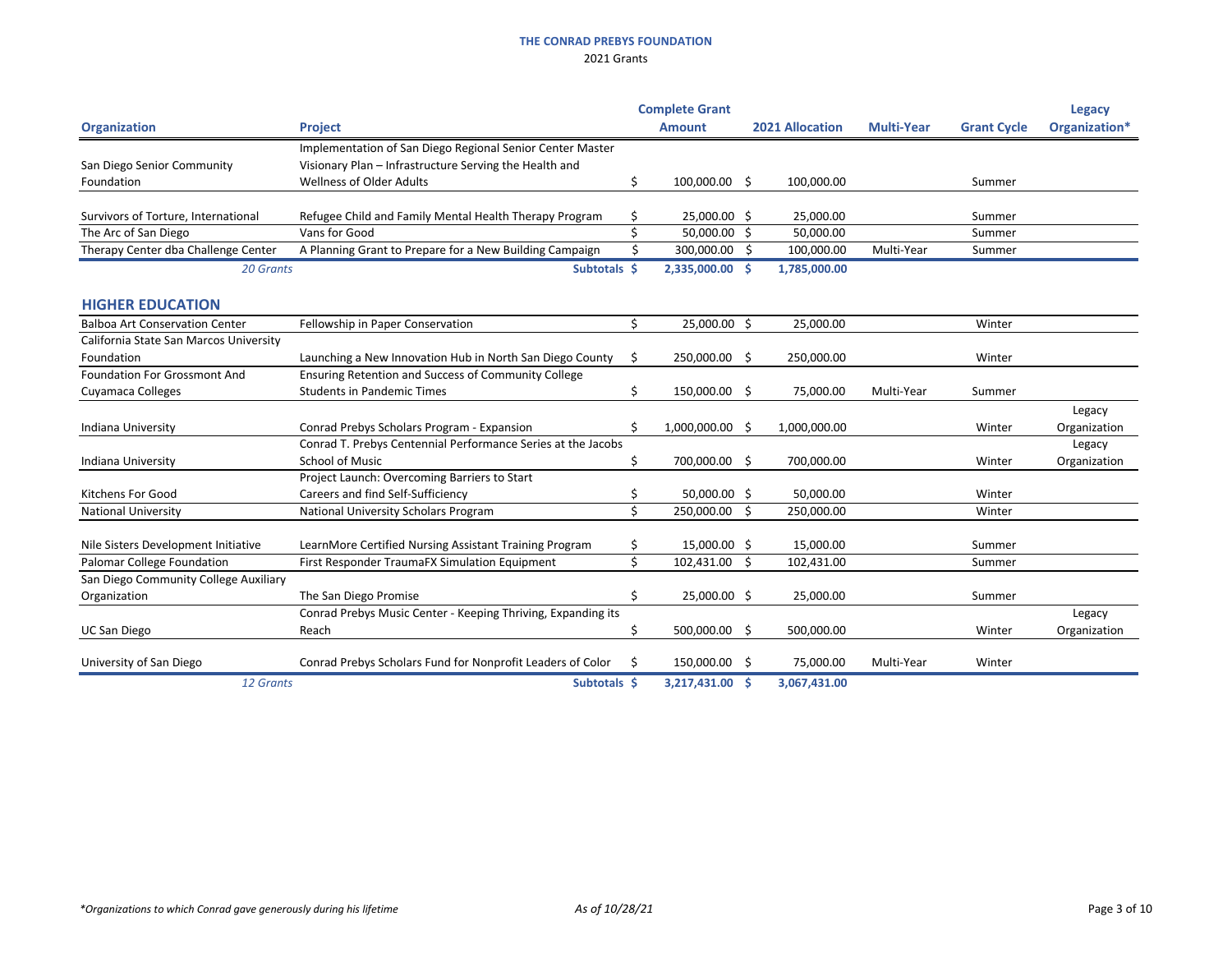|                                       |                                                                                                            |                    | <b>Complete Grant</b> |     |                        |                   |                    | <b>Legacy</b>          |
|---------------------------------------|------------------------------------------------------------------------------------------------------------|--------------------|-----------------------|-----|------------------------|-------------------|--------------------|------------------------|
| <b>Organization</b>                   | <b>Project</b>                                                                                             |                    | <b>Amount</b>         |     | <b>2021 Allocation</b> | <b>Multi-Year</b> | <b>Grant Cycle</b> | Organization*          |
| <b>MEDICAL RESEARCH</b>               |                                                                                                            |                    |                       |     |                        |                   |                    |                        |
| The California Medical Innovations    | Novel Swine Model of Heart Failure with Preserved Ejection                                                 |                    |                       |     |                        |                   |                    |                        |
| Institute Inc                         | Fraction                                                                                                   | \$                 | 1,500,000.00 \$       |     | 500,000.00             | Multi-Year        | Summer             |                        |
| <b>Connect Foundation</b>             | Life Sciences Springboard & Capital Connect                                                                | $\mathsf{\dot{S}}$ | 250,000.00            | \$  | 250,000.00             |                   | Summer             |                        |
| Family Health Centers Of San Diego,   | Translational Science and Innovation to Benefit Low-income                                                 |                    |                       |     |                        |                   |                    |                        |
| Laura Rodriguez Research Institute    | and Medically Underserved Persons                                                                          | \$                 | 500,000.00 \$         |     | 500,000.00             |                   | Summer             |                        |
|                                       | Human BioMolecular Research Institute Eradication of drug-Resistant Pancreatic Cancer                      | Ŝ                  | 200,000.00            | \$  | 200,000.00             |                   | Winter             |                        |
| J Craig Venter Institute Inc          | Early warning system for SARS-CoV-2 immune escape                                                          | $\mathsf{S}$       | 586,126.00            | \$  | 586,126.00             |                   | Winter             |                        |
|                                       | Harnessing Anti-Viral Properties from Saliva Biofluid of                                                   |                    |                       |     |                        |                   |                    |                        |
| J Craig Venter Institute Inc          | Recovered Patients To Engineer New Drugs to SARS-CoV-2                                                     | \$.                | 750,728.00 \$         |     | 750,728.00             |                   | Winter             |                        |
| J Craig Venter Institute Inc          | The Role of Genomic Architecture in Coronary Artery Disease                                                | - \$               | 230,741.00            | \$  | 230,741.00             |                   | Winter             |                        |
|                                       | Integrative Detection and Analysis of Complex Genomic                                                      |                    |                       |     |                        |                   |                    |                        |
|                                       | Rearrangements in Pediatric Acute Lymphoblastic Leukemia                                                   |                    |                       |     |                        |                   |                    |                        |
| La Jolla Institute for Immunology     | (ALL)                                                                                                      | \$                 | 245,416.00            | -\$ | 245,416.00             |                   | Winter             |                        |
| La Jolla Institute for Immunology     | Propelling a Promising Young Scientist's Atherosclerosis Drug<br><b>Target Prospect to Clinical Trials</b> | \$                 | 208,014.00 \$         |     | 208,014.00             |                   | Winter             |                        |
| Pedal The Cause - San Diego           | Padres Pedal the Cause: A Strategic Transformation to<br>Curebound                                         | \$                 | 100,000.00            | \$  | 100,000.00             |                   | Summer             |                        |
| Salk Institute for Biological Studies | Conquering Melanoma: Quantitative Scientists with<br><b>Computational Models Battling Skin Cancer</b>      | Ś.                 | 500,000.00            | \$  | 500,000.00             |                   | Winter             | Legacy<br>Organization |
| Salk Institute for Biological Studies | Understanding and Enhancing Visual Function                                                                |                    | 1,000,000.00 \$       |     | 1,000,000.00           |                   | Winter             | Legacy<br>Organization |
| Sanford Burnham Prebys Medical        | Development of a breakthrough therapy for Medulloblastoma                                                  |                    |                       |     |                        |                   |                    | Legacy                 |
| Discovery Institute                   | and other cancers                                                                                          | \$                 | 3,000,000.00 \$       |     | 1,800,000.00           | Multi-Year        | Winter             | Organization           |
|                                       | Development of Allogeneic Switchable Chimeric Antigen                                                      |                    |                       |     |                        |                   |                    |                        |
| The Scripps Research Institute        | Receptor T Cell Therapy                                                                                    | \$                 | 2,100,000.00          | \$  | 700,000.00             | Multi-Year        | Winter             |                        |
| The Scripps Research Institute        | Outsmarting Emerging Pathogens in an Interconnected World \$                                               |                    | 1,000,000.00 \$       |     | 500,000.00             | Multi-Year        | Winter             |                        |
| 15 Grants                             | Subtotals \$                                                                                               |                    | 12,171,025.00         | -\$ | 8,071,025.00           |                   |                    |                        |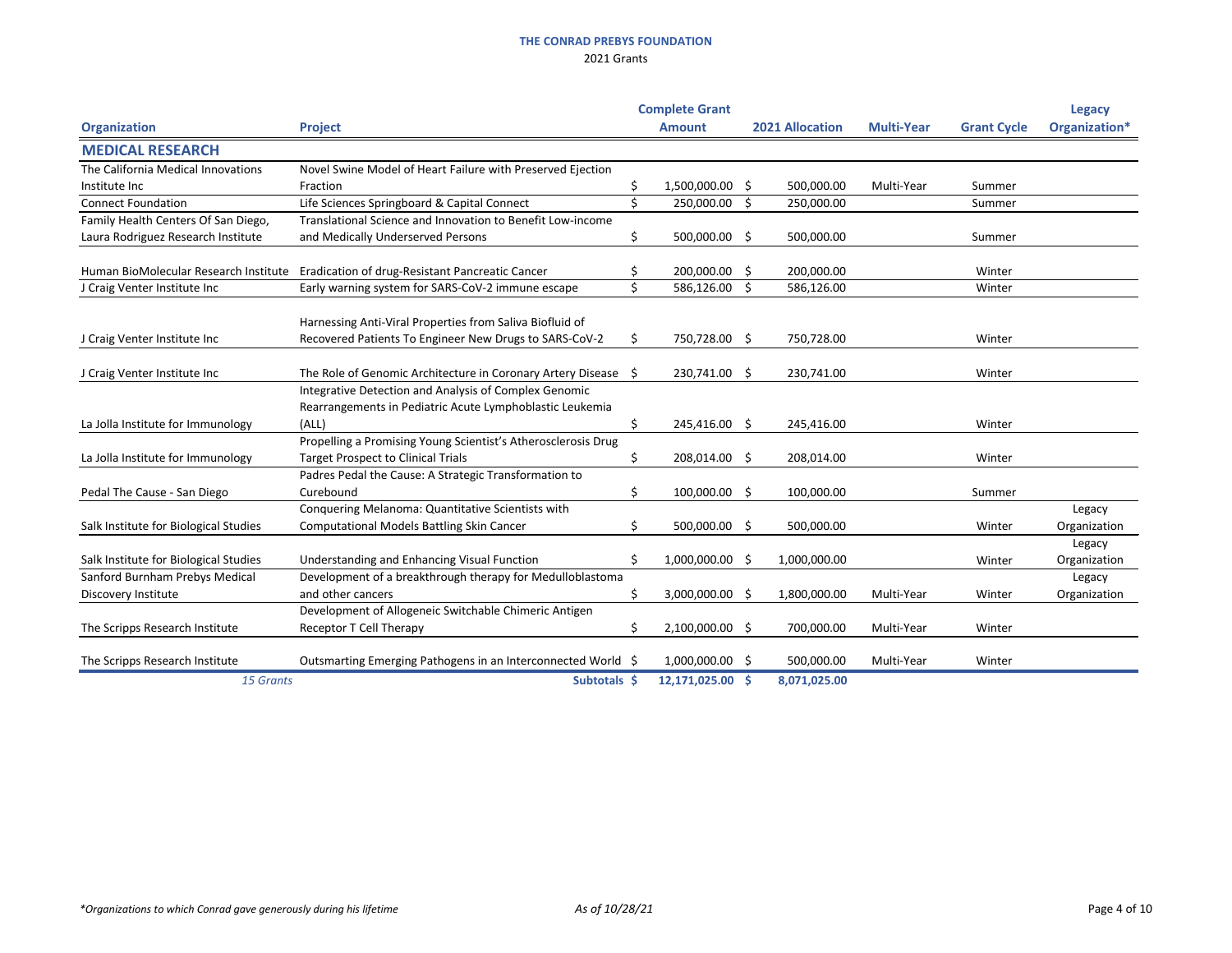|                                          |                                                                                        |     | <b>Complete Grant</b> |     |                        |                   |                    | <b>Legacy</b> |
|------------------------------------------|----------------------------------------------------------------------------------------|-----|-----------------------|-----|------------------------|-------------------|--------------------|---------------|
| <b>Organization</b>                      | <b>Project</b>                                                                         |     | <b>Amount</b>         |     | <b>2021 Allocation</b> | <b>Multi-Year</b> | <b>Grant Cycle</b> | Organization* |
| <b>VISUAL &amp; PERFORMING ARTS</b>      |                                                                                        |     |                       |     |                        |                   |                    |               |
|                                          | Performing Arts Programs for People with Disabilities: Grant                           |     |                       |     |                        |                   |                    |               |
| Arms Wide Open                           | Support for Rent and Teaching Artists                                                  | \$  | 20,000.00 \$          |     | 20,000.00              |                   | Winter             |               |
|                                          |                                                                                        |     |                       |     |                        |                   |                    |               |
|                                          | Art of Elan: Young Artists in Harmony Music Composition                                |     |                       |     |                        |                   |                    |               |
|                                          | Program for Underrepresented South Bay Youth and First                                 |     |                       |     |                        |                   |                    |               |
| Art Of Elan                              | Generation College Seekers at The Preuss School                                        |     | 25,000.00 \$          |     | 25,000.00              |                   | Winter             |               |
|                                          | Organizational Transformation: Re-envisioning Arts for                                 |     |                       |     |                        |                   |                    |               |
| Arts For Learning San Diego              | Learning San Diego                                                                     | \$  | 25,000.00 \$          |     | 25,000.00              |                   | Summer             |               |
| Athenaeum Music & Arts Library           | Infrastructure upgrades to the Athenaeum                                               |     | 250,000.00            | \$. | 250,000.00             |                   | Winter             |               |
| Bach Collegium San Diego                 | El Mesías: Handel's Messiah for a New World                                            |     | 25,000.00             | \$  | 25,000.00              |                   | Summer             |               |
|                                          | A Bright IDEA in Balboa Park: Building Inclusion, Diversity,                           |     |                       |     |                        |                   |                    |               |
| Balboa Park Cultural Partnership         | Equity, and Accessibility into the Park's DNA                                          | \$  | 150,000.00 \$         |     | 75,000.00              | Multi-Year        | Summer             |               |
|                                          | Pancho Rabbit and the Coyote - A New American, Bilingual                               |     |                       |     |                        |                   |                    |               |
| <b>Bodhi Tree Concerts</b>               | Children's Opera                                                                       | Ŝ   | $10,000.00$ \$        |     | 10,000.00              |                   | Summer             |               |
| California Center For The Arts,          |                                                                                        |     |                       |     |                        |                   |                    |               |
| Escondido                                | California Performing Arts Conservatory                                                | \$  | 50,000.00 \$          |     | 36,750.00              |                   | Winter             |               |
|                                          | Unstoppable Season Artist Salaries & Venue Host Rental Fees                            |     |                       |     |                        |                   |                    |               |
| Camarada Inc                             | for Six Concert Series                                                                 |     | 15,000.00 \$          |     | 15,000.00              |                   | Winter             |               |
| California Western School Of Law - New   |                                                                                        |     |                       |     |                        |                   |                    |               |
| Media Rights Program                     | New Media Rights                                                                       |     | 25,000.00 \$          |     | 25,000.00              |                   | Summer             |               |
| <b>Center Stage Productions</b>          | <b>Empowering Youth Through Musical Theatre</b>                                        |     | $10,000.00$ \$        |     | 10,000.00              |                   | Summer             |               |
| Classics 4 Kids                          | <b>Equal Access to Music Education</b>                                                 |     | $10,000.00$ \$        |     | 10,000.00              |                   | Winter             |               |
| <b>Cota: Collaborations Teachers And</b> |                                                                                        |     |                       |     |                        |                   |                    |               |
| Artists                                  | <b>Teacher Institutes for Creative Teaching</b>                                        | S.  | 60,000.00 \$          |     | 20,000.00              | Multi-Year        | Summer             |               |
|                                          |                                                                                        |     |                       |     |                        |                   |                    | Legacy        |
| <b>GBH</b>                               | MASTERPIECE Trust - MASTERPIECE 50th Anniversary                                       |     | 5,000,000.00 \$       |     | 1,000,000.00           | Multi-Year        | Winter             | Organization  |
|                                          | Middle School Chamber Music Intensive with the Hausmann                                |     |                       |     |                        |                   |                    |               |
| <b>Hausmann Quartet Foundation</b>       | Quartet                                                                                | \$  | 15,000.00 \$          |     | 15,000.00              |                   | Summer             |               |
|                                          |                                                                                        |     |                       |     |                        |                   |                    |               |
|                                          | Institute of Contemporary Art, San Diego ICA San Diego Merger Accounting & Bookkeeping | Ş   | 51,831.00 \$          |     | 51,831.00              |                   | Summer             |               |
|                                          | Fortissimo Orchestral Music Program (Offered through Kid's                             |     |                       |     |                        |                   |                    |               |
| Kids College                             | College in partnership with the SMUSD)                                                 | \$  | 60,000.00 \$          |     | 20,000.00              | Multi-Year        | Summer             |               |
|                                          |                                                                                        |     |                       |     |                        |                   |                    | Legacy        |
| La Jolla Music Society                   | <b>Operating Support</b>                                                               | \$  | 300,000.00 \$         |     | 300,000.00             |                   | Winter             | Organization  |
|                                          | HVAC & Facility upgrade for a safe and healthy reopening of                            |     |                       |     |                        |                   |                    |               |
| Lamb's Players Theatre                   | the theatre for public performance                                                     | \$  | 312,200.00 \$         |     | 312,200.00             |                   | Summer             |               |
|                                          |                                                                                        |     |                       |     |                        |                   |                    |               |
| Lewis Instrumental Music Association     | Lewis Instrumental Music Association - Instrument Purchases                            | -\$ | $10,000.00$ \$        |     | 10,000.00              |                   | Summer             |               |
| Little Fish Comic Book Studio Inc        | CAPOW! (Comic Art Programs in Our World)                                               |     | 7,500.00 \$           |     | 7,500.00               |                   | Summer             |               |
| Mainly Mozart Inc                        | <b>Keeping Live Music Alive</b>                                                        |     | 50,000.00 \$          |     | 50,000.00              |                   | Winter             |               |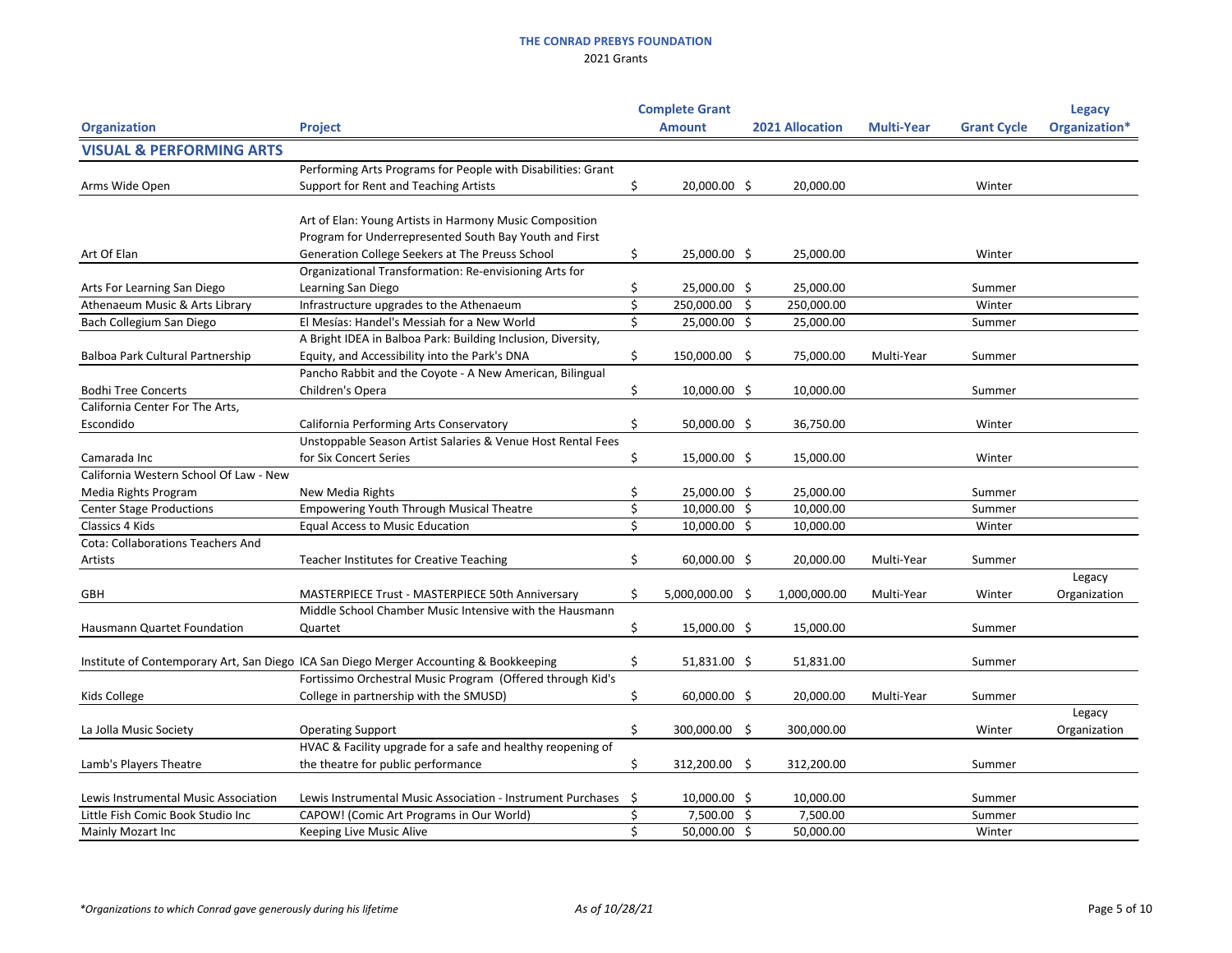|                                  |                                                              |     | <b>Complete Grant</b> |     |                        |                   |                    | <b>Legacy</b> |  |
|----------------------------------|--------------------------------------------------------------|-----|-----------------------|-----|------------------------|-------------------|--------------------|---------------|--|
| <b>Organization</b>              | <b>Project</b>                                               |     | <b>Amount</b>         |     | <b>2021 Allocation</b> | <b>Multi-Year</b> | <b>Grant Cycle</b> | Organization* |  |
| <b>Malashock Dance</b>           | Malashock Dance Company 2020-2021 Performance Season         | \$  | 25,000.00 \$          |     | 25,000.00              |                   | Winter             |               |  |
| Moonlight Cultural Foundation    | Moonlight Amphitheatre Technical Retrofit and Upgrade        |     | 75,000.00 \$          |     | 75,000.00              |                   | Summer             |               |  |
| <b>Museum of Making Music</b>    | The San Diego Sound Project                                  | \$  | 25,000.00             | \$  | 25,000.00              |                   | Summer             |               |  |
|                                  | The New Children's Museum Community & Outreach               |     |                       |     |                        |                   |                    |               |  |
| The New Children's Museum        | Program                                                      | S   | 40,000.00 \$          |     | 40,000.00              |                   | Winter             |               |  |
|                                  | North Coast Repertory Theatre's 40th Anniversary Ruby        |     |                       |     |                        |                   |                    |               |  |
| North Coast Repertory Theatre    | Season                                                       | \$  | 40,000.00 \$          |     | 40,000.00              |                   | Summer             |               |  |
|                                  | Oceanside Museum of Art: Education and Community             |     |                       |     |                        |                   |                    |               |  |
|                                  | Engagement Programs Solving Oceanside's Social Isolation     |     |                       |     |                        |                   |                    |               |  |
| Oceanside Museum Of Art          | and Early Childhood Literacy Crisis                          | Ş   | 25,000.00 \$          |     | 25,000.00              |                   | Winter             |               |  |
|                                  |                                                              |     |                       |     |                        |                   |                    | Legacy        |  |
| The Old Globe                    | General Operating Support for The Old Globe                  |     | 500,000.00            | -\$ | 500,000.00             |                   | Winter             | Organization  |  |
| Opera4kids                       | Music Education Programming and Company Growth               |     | 10,000.00             | -\$ | 10,000.00              |                   | Winter             |               |  |
| Playwrights Project              | <b>General Operating Support</b>                             |     | 25,000.00 \$          |     | 25,000.00              |                   | Winter             |               |  |
| The Rosin Box Project            | The Rosin Box Project Executive Salaries                     |     | 15,000.00             | \$  | 15,000.00              |                   | Winter             |               |  |
| San Diego Ballet                 | Education and Outreach in City Heights Neighborhood          |     | 25,000.00             | -\$ | 25,000.00              |                   | Summer             |               |  |
| San Diego Children's Choir       | San Diego Children's Choir                                   |     | 25,000.00             | \$  | 25,000.00              |                   | Summer             |               |  |
| San Diego Civic Youth Ballet Inc | <b>SDCYB Technology Upgrades</b>                             |     | 10,000.00             | -\$ | 10,000.00              |                   | Winter             |               |  |
| San Diego Craft Collective       | <b>General Operating Support</b>                             |     | 45,000.00             | -\$ | 15,000.00              | Multi-Year        | Summer             |               |  |
| San Diego Dance Theater          | Dance to Recover                                             |     | 20,000.00             | -Ŝ  | 20,000.00              |                   | Winter             |               |  |
| San Diego Film Foundation        | FOCUS on Impact Film Tour                                    |     | 25,000.00             | S   | 25,000.00              |                   | Winter             |               |  |
| San Diego Master Chorale         | San Diego Master Chorale 60th Anniversary Season             |     | 25,000.00             | \$  | 25,000.00              |                   | Winter             |               |  |
|                                  |                                                              |     |                       |     |                        |                   |                    | Legacy        |  |
| San Diego Museum of Art          | Fiscal Year 2021 Support for the San Diego Museum of Art     | \$. | 500,000.00            | -\$ | 500,000.00             |                   | Winter             | Organization  |  |
|                                  | "Season Sponsor" Level support for San Diego Opera's 2020-   |     |                       |     |                        |                   |                    | Legacy        |  |
| San Diego Opera                  | 21 and 2021-22 Seasons                                       |     | 350,000.00 \$         |     | 350,000.00             |                   | Winter             | Organization  |  |
|                                  | San Diego REP: A Season Sponsorship Request to Support our   |     |                       |     |                        |                   |                    |               |  |
| San Diego Repertory Theatre Inc  | Theatre Without Borders Initiative                           |     | 100,000.00 \$         |     | 100,000.00             |                   | Winter             |               |  |
| San Diego Watercolor Society     | <b>Organizational Support</b>                                | ς   | 15,000.00             | \$  | 15,000.00              |                   | Winter             |               |  |
|                                  | SDYS Encore Fund: Supporting Pre-Professional Musicians in   |     |                       |     |                        |                   |                    |               |  |
| San Diego Youth Symphony         | the Ovation Program                                          |     | 40,000.00 \$          |     | 40,000.00              |                   | Winter             |               |  |
| <b>Scripps Ranch Theatre</b>     | SRT 2021 Fundraising Campaign                                |     | 10,000.00 \$          |     | 10,000.00              |                   | Winter             |               |  |
| So Say We All                    | So Say We All VAMP Storytelling Showcases                    |     | 20,000.00 \$          |     | 20,000.00              |                   | Winter             |               |  |
| St Madeleine Sophie's Center     | Sophie's Gallery: Virtual Art Program                        |     | 25,000.00 \$          |     | 25,000.00              |                   | Winter             |               |  |
|                                  | Creative Culture: The Luiseño Tribe of the San Luis Rey Band |     |                       |     |                        |                   |                    |               |  |
| Studio ACE                       | of Mission Indians                                           |     | 20,000.00 \$          |     | 20,000.00              |                   | Summer             |               |  |
| Tap Fever Studios                | Tap Fever Dance Program                                      |     | 15,000.00 \$          |     | 15,000.00              |                   | Summer             |               |  |
| Timken Museum of Art             | <b>Campaign Feasibility Study</b>                            | Š.  | 50,000.00 \$          |     | 50,000.00              |                   | Summer             |               |  |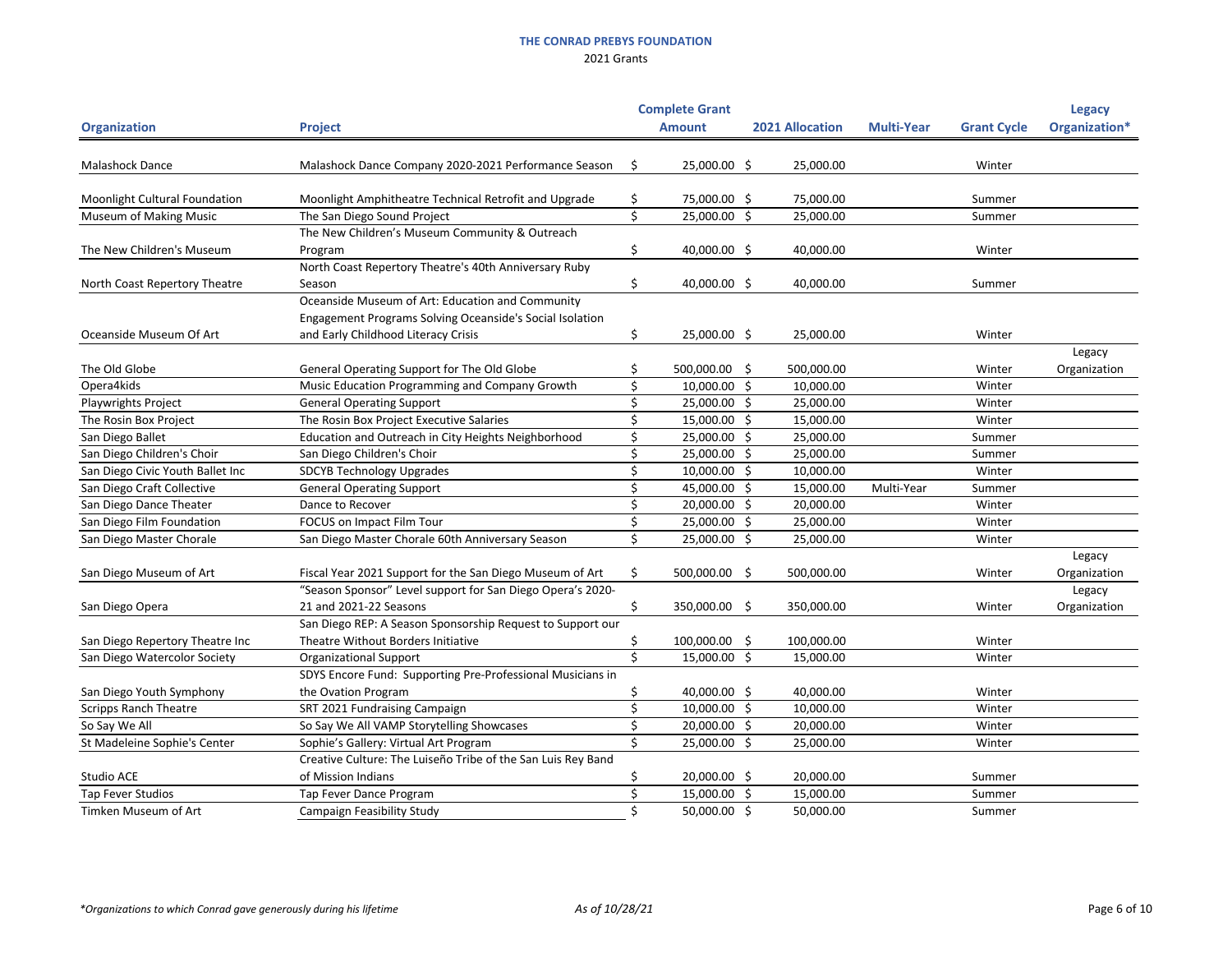|                                         |                                                                 |    | <b>Complete Grant</b> |                        |                   |                    | <b>Legacy</b>          |
|-----------------------------------------|-----------------------------------------------------------------|----|-----------------------|------------------------|-------------------|--------------------|------------------------|
| <b>Organization</b>                     | <b>Project</b>                                                  |    | <b>Amount</b>         | <b>2021 Allocation</b> | <b>Multi-Year</b> | <b>Grant Cycle</b> | Organization*          |
|                                         | transcenDANCE Youth Arts Project's holistic CREATE              |    |                       |                        |                   |                    |                        |
|                                         | Performing Group Program at its new East County San Diego       |    |                       |                        |                   |                    |                        |
| transcenDANCE youth arts project        | facility with supporting outreach activities                    |    | 50,000.00 \$          | 50,000.00              |                   | Winter             |                        |
| <b>Unscripted Learning</b>              | <b>CONNECTIONS Program</b>                                      | Ś  | 10,000.00             | \$<br>10,000.00        |                   | Winter             |                        |
|                                         | The Veterans Art Project Foundry and School of Ceramics and     |    |                       |                        |                   |                    |                        |
| The Veterans Art Project                | Glass                                                           | \$ | 25,000.00 \$          | 25,000.00              |                   | Winter             |                        |
|                                         | Textile Matters: exploring textiles as design, technology and   |    |                       |                        |                   |                    |                        |
| <b>Visions Art Museum</b>               | art                                                             | \$ | 10,000.00 \$          | 10,000.00              |                   | Winter             |                        |
| Voices Of Our City Choir Inc            | Re-Starting In Person Choir Rehearsal and Performances          |    | 25,000.00 \$          | 25,000.00              |                   | Summer             |                        |
| <b>Wheelchair Dancers Organization</b>  | <b>WDO Inclusive Dance Program</b>                              |    | 7,500.00 \$           | 7,500.00               |                   | Winter             |                        |
| Write Out Loud                          | <b>Virtual Programming</b>                                      |    | 15,000.00 \$          | 15,000.00              |                   | Winter             |                        |
|                                         |                                                                 |    |                       |                        |                   |                    |                        |
| 57 Grants                               | Subtotals \$                                                    |    | 8,724,031.00 \$       | 4,525,781.00           |                   |                    |                        |
| <b>YOUTH DEVELOPMENT</b>                |                                                                 |    |                       |                        |                   |                    |                        |
|                                         |                                                                 |    |                       |                        |                   |                    |                        |
| Agua Hedionda Lagoon Foundation         | Raptor Ridge on Cannon Road Youth Education Program             | S  | 15,000.00 \$          | 15,000.00              |                   | Summer             |                        |
| Armed Services YMCA of the USA - San    | Armed Services YMCA San Diego Youth Development                 |    |                       |                        |                   |                    |                        |
| Diego                                   | Programs                                                        |    | 20,000.00 \$          | 20,000.00              |                   | Winter             |                        |
| ArtReach                                | ArtReach Strategic Planning: Mapping & Adapting                 |    | 15,000.00 \$          | 15,000.00              |                   | Winter             |                        |
| Autism Tree Project Inc                 | <b>ATPF Supportive Services</b>                                 |    | 20,000.00             | \$<br>20,000.00        |                   | Winter             |                        |
| Barrio Logan College Institute          | Mitigating Learning Loss for Underserved San Diego Youth        | \$ | 100,000.00            | \$<br>100,000.00       |                   | Winter             |                        |
| <b>Bayside Community Center</b>         | <b>Bayside Academic Club Expansion</b>                          | ς  | 36,000.00 \$          | 36,000.00              |                   | Winter             |                        |
| Big Brothers Big Sisters Of San Diego   |                                                                 |    |                       |                        |                   |                    |                        |
| County Inc                              | Mentoring Programs for At-Risk Youth during COVID-19            |    | 10,000.00 \$          | 10,000.00              |                   | Winter             |                        |
| <b>Biocom Institute</b>                 | Life Science Young Leaders Fellowship Program                   |    | 15,000.00 \$          | 15,000.00              |                   | Summer             |                        |
| <b>Blue Heart Foundation Inc</b>        | <b>Blue Heart Foundation Youth Development</b>                  |    | 20,000.00 \$          | 20,000.00              |                   | Summer             |                        |
| Boys & Girls Club Of Oceanside          | <b>General Operating Support</b>                                | ∍  | 50,000.00 \$          | 50,000.00              |                   | Summer             |                        |
| Boys & Girls Club of San Marcos         | <b>Distance Learning Center</b>                                 |    | 50,000.00 \$          | 50,000.00              |                   | Winter             |                        |
| Boys & Girls Club of Vista              | <b>BGCV Youth Development</b>                                   |    | 25,000.00 \$          | 25,000.00              |                   | Winter             |                        |
|                                         |                                                                 |    |                       |                        |                   |                    |                        |
| Boys & Girls Clubs of Carlsbad          | General Operating Support for Boys & Girls Clubs of Carlsbad \$ |    | 50,000.00 \$          | 50,000.00              |                   | Winter             |                        |
| Boys & Girls Clubs of East County       | <b>BGCEC Emergency Relief</b>                                   | \$ | 250,000.00 \$         | 250,000.00             |                   | Winter             | Legacy<br>Organization |
|                                         |                                                                 |    |                       |                        |                   |                    | Legacy                 |
| Boys & Girls Clubs of Greater San Diego | Healthy Lifestyles & PACE Programming                           | S  | 250,000.00 \$         | 250,000.00             |                   | Winter             | Organization           |
|                                         | Financial Assistance Program to Support Extended Learning       |    |                       |                        |                   |                    |                        |
| Boys & Girls Clubs of San Dieguito      | Opportunities for Disadvantaged Youth                           | \$ | 50,000.00 \$          | 50,000.00              |                   | Winter             |                        |
|                                         | Boys to Men Virtual and In-school Group Mentoring program       |    |                       |                        |                   |                    |                        |
| Boys to Men Mentoring Network Inc.      | for at-risk teen boys                                           |    | 15,000.00 \$          | 15,000.00              |                   | Summer             |                        |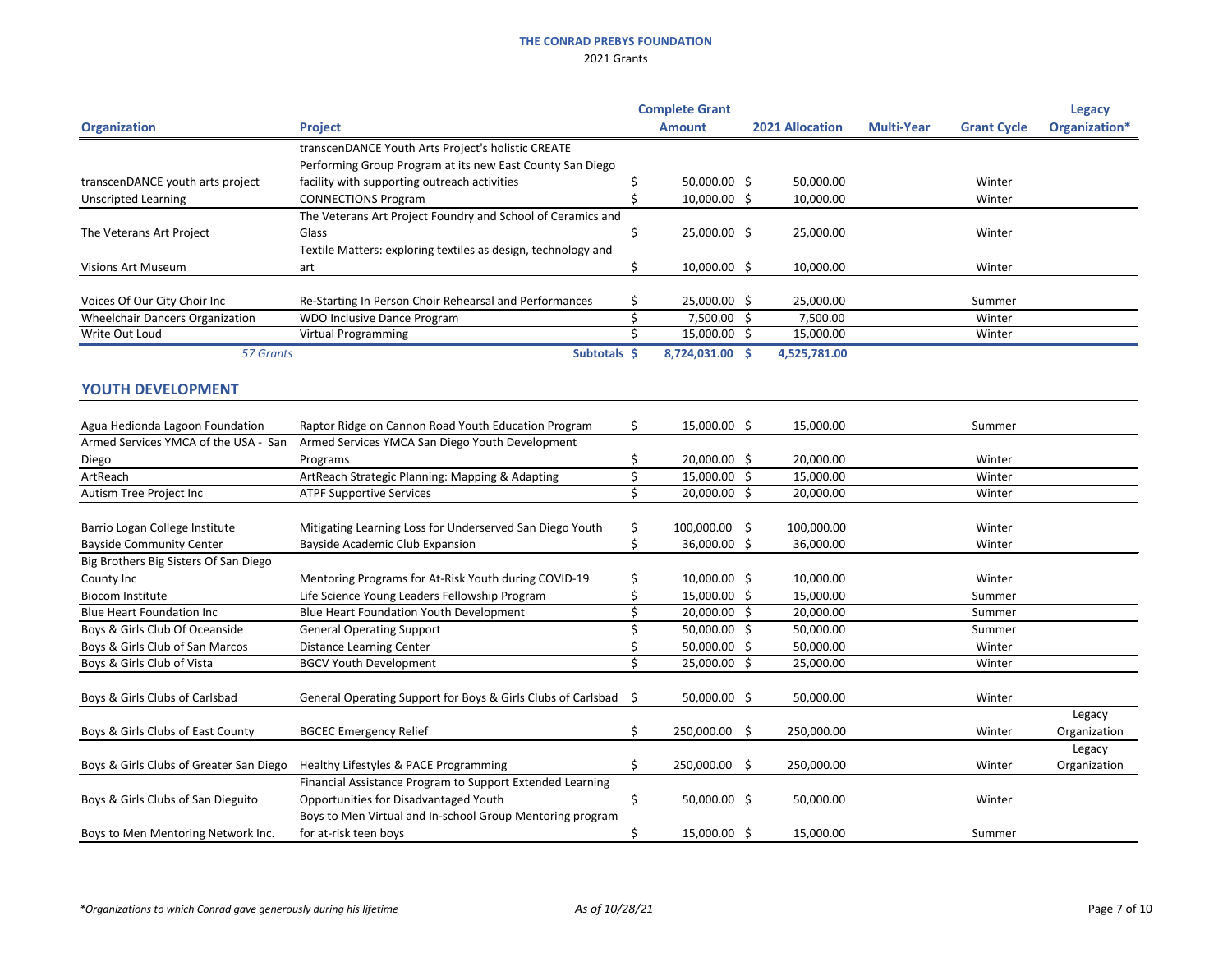| <b>Multi-Year</b><br>Organization*<br><b>Amount</b><br><b>2021 Allocation</b><br><b>Grant Cycle</b><br><b>Organization</b><br><b>Project</b><br>25,000.00 \$<br>25,000.00<br>Casa De Amistad, Centro De Ensenanza<br>Study Companions Online/Kinder to College<br>Summer<br>Casa de Amparo General Operating Support<br>50,000.00 \$<br>Casa de Amparo<br>50,000.00<br>Winter<br><b>Center for Community Solutions</b><br>50,000.00 \$<br>Youth Action<br>50,000.00<br>Winter<br><b>Cesar Chavez Service Clubs</b><br><b>Cesar Chavez Service Clubs</b><br>25,000.00 \$<br>25,000.00<br>Summer<br>50,000.00 \$<br><b>Community HousingWorks</b><br>Equity in Academic Supports for Youth in Affordable Housing \$<br>50,000.00<br>Summer<br>Camp HOPE America - San Diego Camp & Year-Round |
|---------------------------------------------------------------------------------------------------------------------------------------------------------------------------------------------------------------------------------------------------------------------------------------------------------------------------------------------------------------------------------------------------------------------------------------------------------------------------------------------------------------------------------------------------------------------------------------------------------------------------------------------------------------------------------------------------------------------------------------------------------------------------------------------|
|                                                                                                                                                                                                                                                                                                                                                                                                                                                                                                                                                                                                                                                                                                                                                                                             |
|                                                                                                                                                                                                                                                                                                                                                                                                                                                                                                                                                                                                                                                                                                                                                                                             |
|                                                                                                                                                                                                                                                                                                                                                                                                                                                                                                                                                                                                                                                                                                                                                                                             |
|                                                                                                                                                                                                                                                                                                                                                                                                                                                                                                                                                                                                                                                                                                                                                                                             |
|                                                                                                                                                                                                                                                                                                                                                                                                                                                                                                                                                                                                                                                                                                                                                                                             |
|                                                                                                                                                                                                                                                                                                                                                                                                                                                                                                                                                                                                                                                                                                                                                                                             |
|                                                                                                                                                                                                                                                                                                                                                                                                                                                                                                                                                                                                                                                                                                                                                                                             |
|                                                                                                                                                                                                                                                                                                                                                                                                                                                                                                                                                                                                                                                                                                                                                                                             |
|                                                                                                                                                                                                                                                                                                                                                                                                                                                                                                                                                                                                                                                                                                                                                                                             |
| Activities/Mentorship<br>50,000.00 \$<br><b>Crisis House</b><br>\$<br>50,000.00<br>Summer                                                                                                                                                                                                                                                                                                                                                                                                                                                                                                                                                                                                                                                                                                   |
|                                                                                                                                                                                                                                                                                                                                                                                                                                                                                                                                                                                                                                                                                                                                                                                             |
| 150,000.00 \$<br>Faculty compensation for the 2021-22 school year.<br>150,000.00<br>Cristo Rey San Diego High School, Inc.<br>Winter                                                                                                                                                                                                                                                                                                                                                                                                                                                                                                                                                                                                                                                        |
| Ŝ.<br>28,000.00 \$<br>The David's Harp Foundation, Inc.<br>The Student Studio<br>28,000.00<br>Winter                                                                                                                                                                                                                                                                                                                                                                                                                                                                                                                                                                                                                                                                                        |
| <b>Diamond Educational Excellence</b>                                                                                                                                                                                                                                                                                                                                                                                                                                                                                                                                                                                                                                                                                                                                                       |
| 23,000.00 \$<br>Partnership (DEEP)<br><b>Super Readers and Super Tuesdays</b><br>\$<br>23,000.00<br>Summer                                                                                                                                                                                                                                                                                                                                                                                                                                                                                                                                                                                                                                                                                  |
|                                                                                                                                                                                                                                                                                                                                                                                                                                                                                                                                                                                                                                                                                                                                                                                             |
| Elementary Institute of Science<br>San Diego Institute of Science & Technology - Phase One<br>25,000.00 \$<br>25,000.00<br>Winter                                                                                                                                                                                                                                                                                                                                                                                                                                                                                                                                                                                                                                                           |
| <b>Episcopal Community Services (ECS)</b><br>15,000.00 \$<br><b>ECS Para Las Familias</b><br>15,000.00<br>Winter                                                                                                                                                                                                                                                                                                                                                                                                                                                                                                                                                                                                                                                                            |
| Feeding San Diego<br>Feeding Kids Initiative: School Pantry<br>100,000.00<br>100,000.00<br>S<br>Summer                                                                                                                                                                                                                                                                                                                                                                                                                                                                                                                                                                                                                                                                                      |
| Fern Street Community Arts Inc<br>Enhancing Programs & Infrastructure<br>25,000.00 \$<br>25,000.00<br>Winter                                                                                                                                                                                                                                                                                                                                                                                                                                                                                                                                                                                                                                                                                |
| First Gen Scholars<br>First Gen Scholars College to Career<br>25,000.00 \$<br>25,000.00<br>Summer                                                                                                                                                                                                                                                                                                                                                                                                                                                                                                                                                                                                                                                                                           |
| Friends Of The Water Conservation                                                                                                                                                                                                                                                                                                                                                                                                                                                                                                                                                                                                                                                                                                                                                           |
| Ms. Smarty-Plants™ Academic Enrichment Programs<br>19,500.00 \$<br>19,500.00<br>S.<br>Garden<br>Summer                                                                                                                                                                                                                                                                                                                                                                                                                                                                                                                                                                                                                                                                                      |
| Powering Her Promise: Building Strong Leaders for our                                                                                                                                                                                                                                                                                                                                                                                                                                                                                                                                                                                                                                                                                                                                       |
| 25,000.00 \$<br>\$<br>25,000.00<br>Girl Scouts San Diego<br>Community<br>Winter                                                                                                                                                                                                                                                                                                                                                                                                                                                                                                                                                                                                                                                                                                             |
| Inspiring Girls in San Diego County to Be Strong, Smart and                                                                                                                                                                                                                                                                                                                                                                                                                                                                                                                                                                                                                                                                                                                                 |
| Girls Inc. Of San Diego County<br>$10,000.00$ \$<br>10,000.00<br><b>Bold</b><br>Winter<br>S                                                                                                                                                                                                                                                                                                                                                                                                                                                                                                                                                                                                                                                                                                 |
| $\zeta$<br>HomeAid San Diego<br>HomeAid WORKS Program<br>15,000.00 \$<br>15,000.00<br>Winter                                                                                                                                                                                                                                                                                                                                                                                                                                                                                                                                                                                                                                                                                                |
| Ranch Equipment to move hours from maintenance to                                                                                                                                                                                                                                                                                                                                                                                                                                                                                                                                                                                                                                                                                                                                           |
| \$<br>20,000.00 \$<br>20,000.00<br>Home Base Ranch, Inc.<br>Summer<br>program.                                                                                                                                                                                                                                                                                                                                                                                                                                                                                                                                                                                                                                                                                                              |
| Workforce Development for Young Homeless Women                                                                                                                                                                                                                                                                                                                                                                                                                                                                                                                                                                                                                                                                                                                                              |
| 30,000.00 \$<br>Impacted by COVID-19<br>\$<br>30,000.00<br>Home Start, Inc.<br>Summer                                                                                                                                                                                                                                                                                                                                                                                                                                                                                                                                                                                                                                                                                                       |
| Jacobs Center for Neighborhood                                                                                                                                                                                                                                                                                                                                                                                                                                                                                                                                                                                                                                                                                                                                                              |
| Youth Development @ Jacobs Center<br>25,000.00 \$<br>25,000.00<br>Innovation<br>S<br>Summer                                                                                                                                                                                                                                                                                                                                                                                                                                                                                                                                                                                                                                                                                                 |
| Junior Achievement Of San Diego County Empower the Future - JA Ambassador Program<br>25,000.00 \$<br>25,000.00<br>Winter                                                                                                                                                                                                                                                                                                                                                                                                                                                                                                                                                                                                                                                                    |
| Expansion of Financial Fitness and Rise to Resilience<br>Ŝ.<br>150,000.00<br>Just In Time For Foster Youth<br>\$<br>150,000.00<br>Summer                                                                                                                                                                                                                                                                                                                                                                                                                                                                                                                                                                                                                                                    |
| General Operating Funds for KIPP Adelante Charter School                                                                                                                                                                                                                                                                                                                                                                                                                                                                                                                                                                                                                                                                                                                                    |
| 25,000.00 \$<br>Serving Low-income Middle Schoolers<br>25,000.00<br><b>KIPP Socal Public Schools</b><br>Winter<br>S                                                                                                                                                                                                                                                                                                                                                                                                                                                                                                                                                                                                                                                                         |
|                                                                                                                                                                                                                                                                                                                                                                                                                                                                                                                                                                                                                                                                                                                                                                                             |
| Lawrence Family Jewish Community                                                                                                                                                                                                                                                                                                                                                                                                                                                                                                                                                                                                                                                                                                                                                            |
| 25,000.00 \$<br>Center, Jacobs Family Campus<br>Lawrence Family JCC Early Childhood & Youth Programs<br>25,000.00<br>Winter                                                                                                                                                                                                                                                                                                                                                                                                                                                                                                                                                                                                                                                                 |
| 30,000.00 \$<br>30,000.00<br>Leah's Pantry Inc<br><b>Barrio Botany</b><br>Summer                                                                                                                                                                                                                                                                                                                                                                                                                                                                                                                                                                                                                                                                                                            |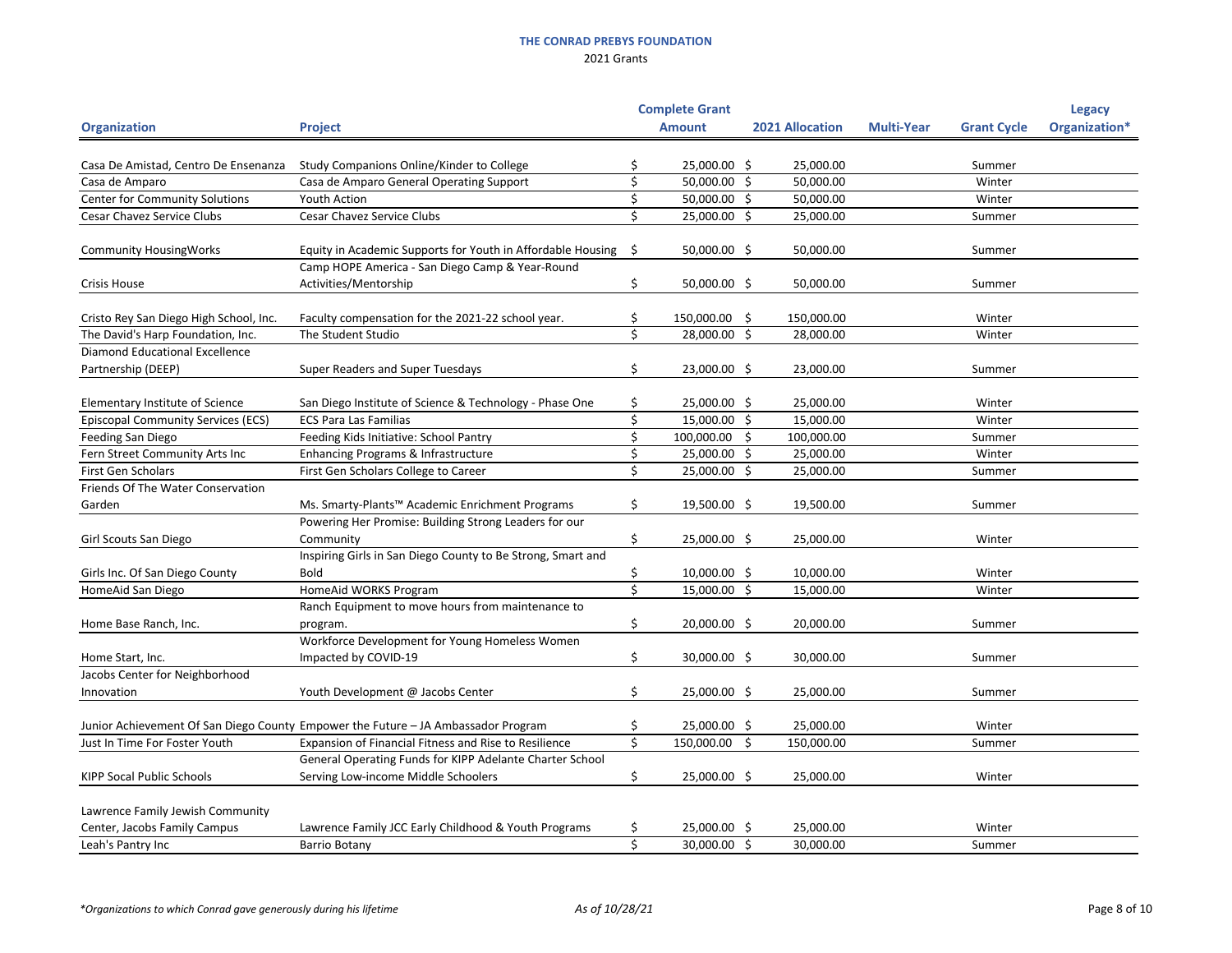|                                                                         |                                                              |    | <b>Complete Grant</b> |                        |                   |                    | <b>Legacy</b> |
|-------------------------------------------------------------------------|--------------------------------------------------------------|----|-----------------------|------------------------|-------------------|--------------------|---------------|
| <b>Organization</b>                                                     | <b>Project</b>                                               |    | <b>Amount</b>         | <b>2021 Allocation</b> | <b>Multi-Year</b> | <b>Grant Cycle</b> | Organization* |
|                                                                         |                                                              |    |                       |                        |                   |                    |               |
| MANA de San Diego                                                       | Hermanitas - Latina Education for Upward Social Mobility     |    | 38,000.00 \$          | 38,000.00              |                   | Summer             |               |
| Media Arts Center San Diego                                             | Teen Producers Project (TPP)                                 | \$ | 10,000.00 \$          | 10,000.00              |                   | Winter             |               |
| Metropolitan Area Advisory Committee                                    |                                                              |    |                       |                        |                   |                    |               |
| on Anti-Poverty of San Diego County                                     | MAAC's Connect 2 Success (C2S) Program: A Community for      |    |                       |                        |                   |                    |               |
| (MAAC)                                                                  | Immigrant Youth on the Rise                                  | Ś. | 150,000.00 \$         | 150,000.00             |                   | Summer             |               |
|                                                                         |                                                              |    |                       |                        |                   |                    |               |
| Mission Trails Regional Park Foundation Environmental Education Program |                                                              |    | 50,000.00 \$          | 50,000.00              |                   | Summer             |               |
| mohuman                                                                 | Project Rise Up                                              |    | 100,000.00            | \$<br>100,000.00       |                   | Summer             |               |
|                                                                         | Core Program Operating Support to Educate Youth              |    |                       |                        |                   |                    |               |
| Monarch School Project                                                  | <b>Experiencing Homelessness</b>                             |    | 150,000.00 \$         | 150,000.00             |                   | Winter             |               |
|                                                                         | Expanding Community Access through a Radical New             |    |                       |                        |                   |                    |               |
| Museum of Us                                                            | Approach to "Membership"                                     | \$ | 25,000.00 \$          | 25,000.00              |                   | Summer             |               |
|                                                                         | Using Applied Research Practices to Establish San Diego as a |    |                       |                        |                   |                    |               |
| <b>National Conflict Resolution Center</b>                              | National Model for Juvenile Justice Reform                   | Ŝ. | 400,000.00            | \$<br>200,000.00       | Multi-Year        | Winter             |               |
|                                                                         | Intergenerational Tutoring Program and No-Cost Books for     |    |                       |                        |                   |                    |               |
| Oasis Institute                                                         | Children                                                     | \$ | 25,000.00 \$          | 25,000.00              |                   | Summer             |               |
|                                                                         | Ocean Discovery's Out-of-School Programs: Transforming       |    |                       |                        |                   |                    |               |
| Ocean Discovery Institute                                               | Young Lives Through Science                                  |    | 50,000.00 \$          | 50,000.00              |                   | Summer             |               |
| Olivewood Gardens and Learning Center Development Program               |                                                              |    | 10,000.00 \$          | 10,000.00              |                   | Winter             |               |
| Outdoor Outreach                                                        | Outdoor Outreach Leadership Program                          |    | 50,000.00 \$          | 50,000.00              |                   | Winter             |               |
| Outside the Lens                                                        | Addressing Digital and Media Literacy in San Diego County    |    | 20,000.00 \$          | 20,000.00              |                   | Winter             |               |
| <b>Pacific Arts Movement</b>                                            | Reel Voices Education & Career Exploration                   |    | 15,000.00 \$          | 15,000.00              |                   | Winter             |               |
| PANA San Diego                                                          | Afghan Refugee Communities Youth Development Initiative      |    | 360,000.00            | \$<br>360,000.00       |                   | Summer             |               |
| Partners In College Success (PiCS)                                      | PiCS High School and PiCS College Programs                   |    | 10,000.00 \$          | 10,000.00              |                   | Summer             |               |
|                                                                         | E.M.P.I.R.E. (Engineering Music Program Inspiring Rising     |    |                       |                        |                   |                    |               |
| <b>Paving Great Futures</b>                                             | Entrepreneurs)                                               |    | 65,000.00 \$          | 65,000.00              |                   | Summer             |               |
| Pro Kids Golf Academy Inc                                               | <b>General Operating Support</b>                             |    | 150,000.00            | \$<br>150,000.00       |                   | Summer             |               |
| Promises2Kids Foundation                                                | Career Path                                                  | \$ | 150,000.00 \$         | 150,000.00             |                   | Summer             |               |
| <b>Reading Legacies</b>                                                 | <b>Youth Readers</b>                                         | ς  | 25,000.00 \$          | 25,000.00              |                   | Summer             |               |
|                                                                         | Preparing At-Risk Youth to become First-Generation College   |    |                       |                        |                   |                    |               |
| <b>Reality Changers</b>                                                 | Graduates                                                    | \$ | 100,000.00            | \$<br>100,000.00       |                   | Summer             |               |
|                                                                         | ARTS Market Makeovers: Creating Cultural Vitality through    |    |                       |                        |                   |                    |               |
| A Reason To Survive                                                     | Community Health Hubs in National City                       | \$ | 30,000.00 \$          | 30,000.00              |                   | Winter             |               |
| Regional Task Force on the Homeless                                     | Lead National Initiative to End Youth Homelessness in San    |    |                       |                        |                   |                    |               |
| (RTFH)                                                                  | Diego                                                        |    | 75,000.00 \$          | 75,000.00              |                   | Summer             |               |
| San Diego Diplomacy Council                                             | Global Leaders Youth Program                                 |    | 10,000.00 \$          | 10,000.00              |                   | Summer             |               |
| San Diego Guild of Puppetry                                             | Pandemic Puppetry Programming and Beyond                     |    | 25,000.00 \$          | 25,000.00              |                   | Summer             |               |
|                                                                         | Behavioral Health Services (BHS) for Lesbian, Gay, Bisexual, |    |                       |                        |                   |                    |               |
| The San Diego LGBT Community Center                                     | Transgender, Queer, Questioning and/or HIV+positive          |    |                       |                        |                   |                    |               |
| (The Center)                                                            | (LGBTQ+) Youth                                               | Ş  | 40,000.00 \$          | 40,000.00              |                   | Summer             |               |